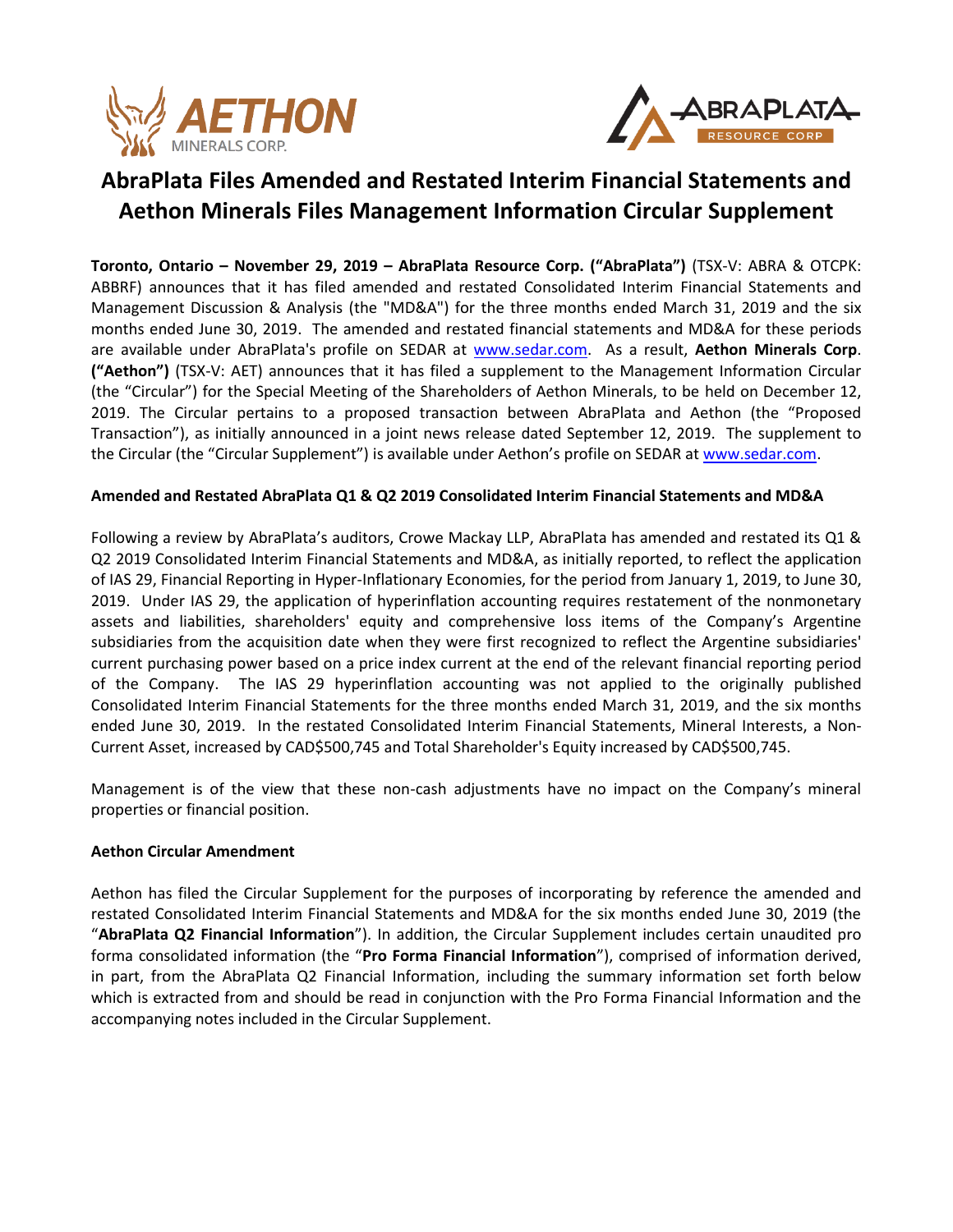|                                                        | Six months ended | <b>Year ended</b>   |
|--------------------------------------------------------|------------------|---------------------|
| <b>Unaudited (in thousands of Canadian dollars)</b>    | June 30, 2019    | December 31, 2018   |
| Pro Forma Statement of Operations Data:                |                  |                     |
|                                                        | Nil              | Nil                 |
|                                                        | 1,114            | 3,320               |
|                                                        | 637              | 4,537               |
| Pro Forma Per AbraPlata Share Data:                    | 249,458,862      | 81,673,478          |
|                                                        | 0.00             | 0.00                |
|                                                        |                  | As at June 30, 2019 |
| <b>Pro Forma Statement of Financial Position Data:</b> |                  |                     |
|                                                        |                  | 4,207               |
|                                                        |                  | 13,955              |
|                                                        |                  | 1,055               |

| 1.055  |
|--------|
| 12.901 |

### **About Aethon Minerals**

Aethon Minerals is a mineral exploration company focused on creating shareholder value. Aethon has a large prospective land position along prolific mining belts located in northern Chile. Aethon believes it is uniquely positioned for growth and is actively pursuing selective exploration-stage growth opportunities. Aethon is based in Toronto, Canada, and is listed on the TSX-V under the symbol "AET".

### **About AbraPlata**

AbraPlata is focused on exploring and advancing its flagship Diablillos silver-gold property. In addition, AbraPlata owns the highly prospective Cerro Amarillo property with its cluster of five mineralized Cu-(Mo-Au) porphyry intrusions located in a mining camp hosting the behemoth El Teniente, Los Bronces, and Los Pelambres porphyry Cu-Mo deposits. As well, AbraPlata is advancing Aguas Perdidas, its wholly owned Patagonia-style epithermal Au-Ag property. AbraPlata is based in Vancouver, Canada, and is listed on the TSX-V under the symbol "ABRA".

For further information please contact:

John Miniotis **Rob Bruggeman** Interim Chief Executive Officer **Interim Chief Executive Officer** Interim Chief Executive Officer Aethon Minerals Corp. **AbraPlata Resource Corp.** AbraPlata Resource Corp. jminiotis@aethonminerals.com rob@abraplata.com Tel: +1-416-306-8334 Tel: +1-416-884-3556

Neither the TSX Venture Exchange nor its Regulation Services Provider (as that term is defined in the policies *of the TSX Venture Exchange) accepts responsibility for the adequacy or accuracy of this news release.*